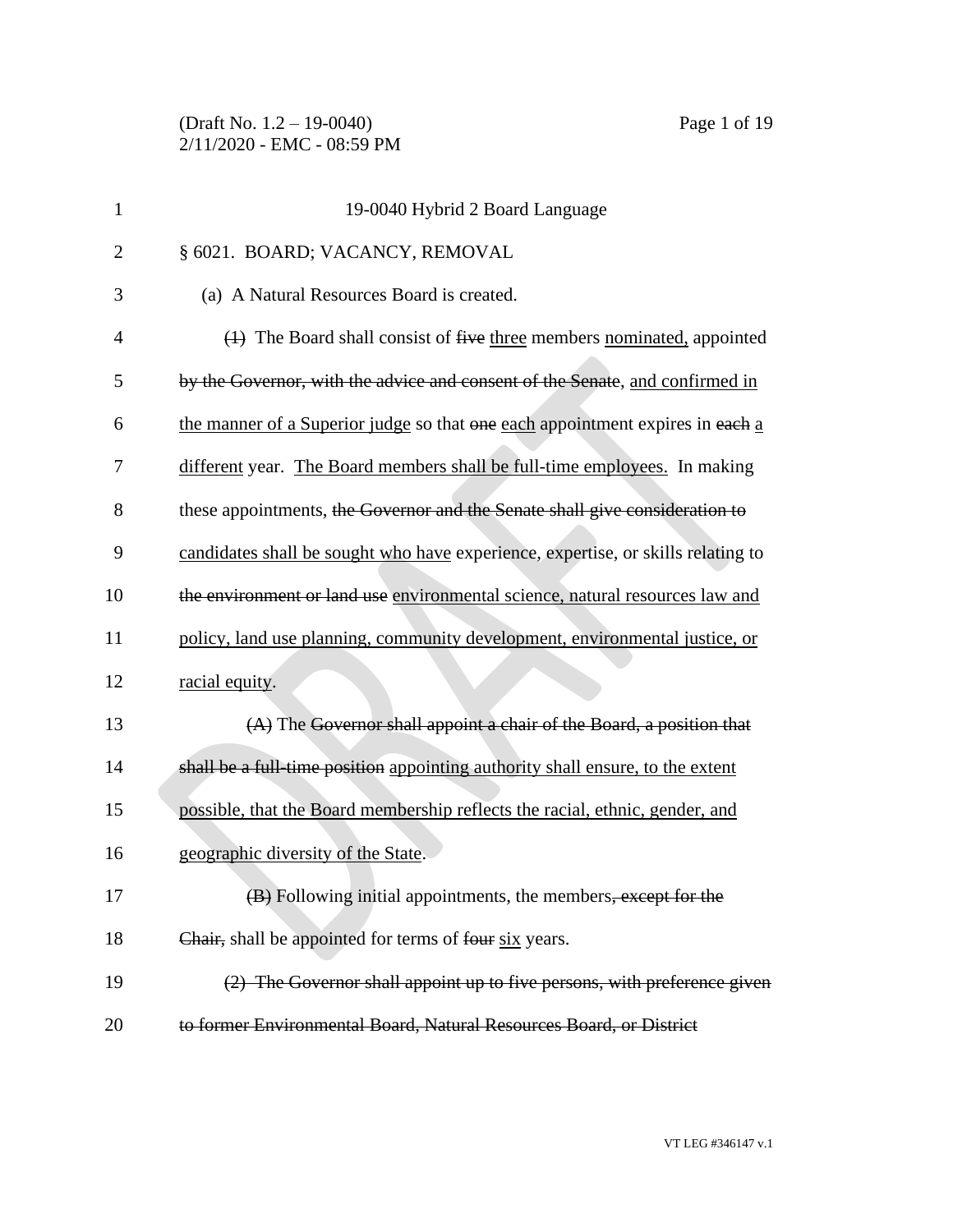(Draft No. 1.2 – 19-0040) Page 2 of 19 2/11/2020 - EMC - 08:59 PM

| $\mathbf{1}$   | Commission members, with the advice and consent of the Senate, to serve as     |
|----------------|--------------------------------------------------------------------------------|
| $\overline{2}$ | alternates for Board members.                                                  |
| 3              | (A) Alternates shall be appointed for terms of four years, with initial        |
| 4              | appointments being staggered.                                                  |
| 5              | (B) The Chair of the Board may assign alternates District                      |
| 6              | Commissioners to sit on specific matters before the Board, in situations where |
| 7              | fewer than five members are available to serve.                                |
| 8              | (b) Any vacancy occurring in the membership of the Board shall be filled       |
| 9              | by the Governor for the unexpired portion of the term. Terms; vacancy;         |
| 10             | succession. The term of each appointment subsequent to the initial             |
| 11             | appointments described in subsection (a) of this section shall be four years.  |
| 12             | Any appointment to fill a vacancy shall be for the unexpired portion of the    |
| 13             | term vacated. A member wishing to succeed himself or herself in office may     |
| 14             | seek reappointment under the terms of this section.                            |
| 15             | (c) Removal. Notwithstanding the provisions of 3 V.S.A. § 2004, the Chair      |
| 16             | and members shall be removable for cause only, except the Chair, who shall     |
| 17             | serve at the pleasure of the Governor.                                         |
| 18             | (d) The Chair of the Board, upon request of the Chair of a District            |
| 19             | Commission, may appoint and assign former Commission members to sit on         |
| 20             | specific Commission cases when some or all of the regular members and          |
| 21             | alternates of the District Commission are disqualified or otherwise unable to  |

VT LEG #346147 v.1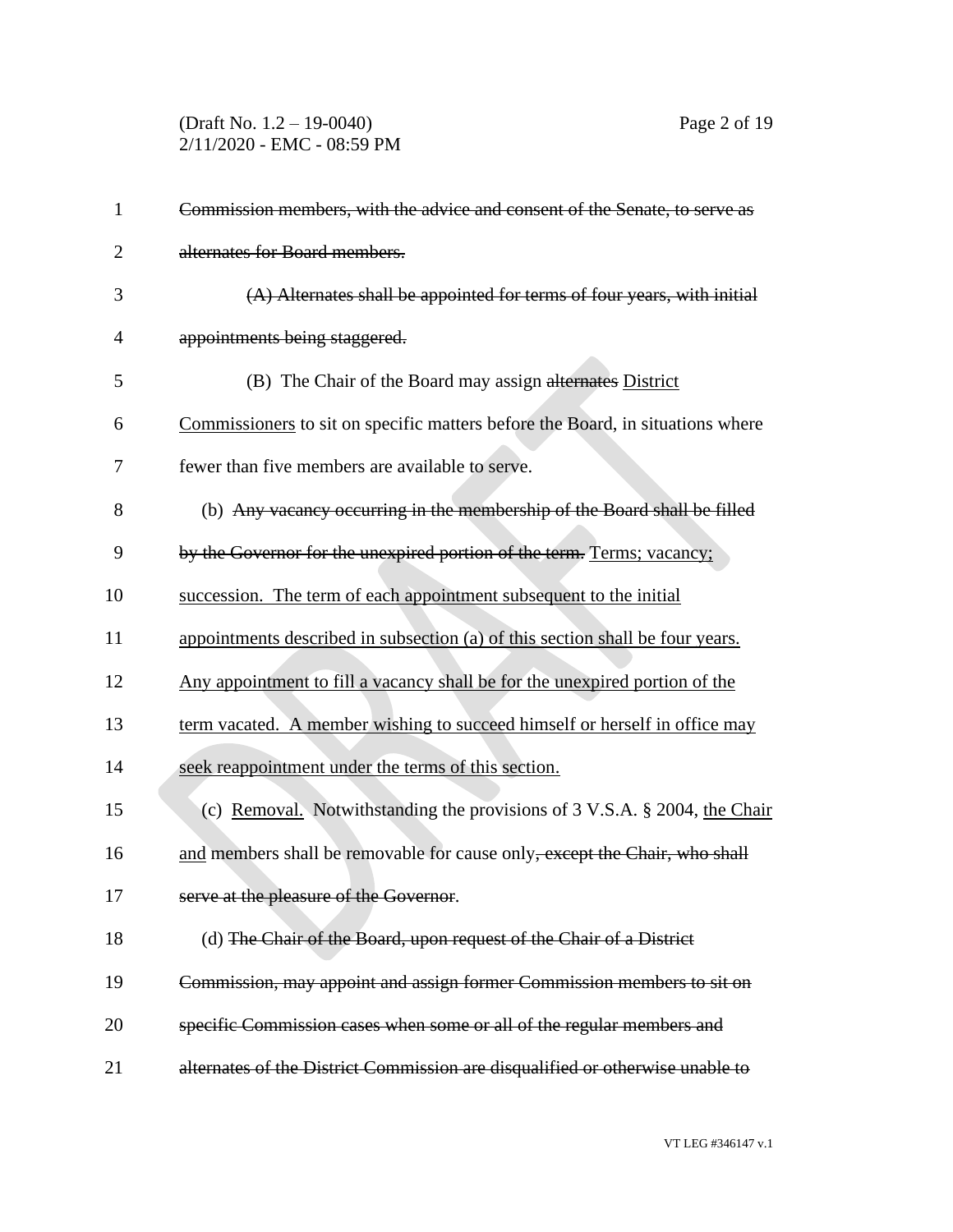(Draft No. 1.2 – 19-0040) Page 3 of 19 2/11/2020 - EMC - 08:59 PM

| $\mathbf{1}$   | serve. Retirement from office. When a Board member who hears all or a              |
|----------------|------------------------------------------------------------------------------------|
| $\overline{2}$ | substantial part of a case retires from office before the case is completed, he or |
| 3              | she shall remain a member of the Board for the purpose of concluding and           |
| $\overline{4}$ | deciding that case and signing the findings and judgments involved. A retiring     |
| 5              | Chair shall also remain a member for the purpose of certifying questions of law    |
| 6              | if a party appeals to the Supreme Court.                                           |
| 7              | § 6022. PERSONNEL                                                                  |
| 8              | (a) Regular personnel. The Board may appoint retain legal counsel,                 |
| 9              | scientists, engineers, experts, investigators, temporary employees, and            |
| 10             | administrative personnel, as it finds necessary in carrying out its duties, unless |
| 11             | the Governor shall otherwise provide and may authorize the District                |
| 12             | Commissions to retain personnel to assist on matters within its jurisdiction,      |
| 13             | including oversight and monitoring of permit compliance. Personnel                 |
| 14             | employed by the District Commissions pursuant to this subsection shall not         |
| 15             | report to the Board.                                                               |
| 16             | (b) Personnel for particular proceedings.                                          |
| 17             | (1) The Board may authorize or retain legal counsel, official                      |
| 18             | stenographers, expert witnesses, advisors, temporary employees, and other          |
| 19             | research services:                                                                 |
| 20             | (A) to assist the Board in any proceeding before it under this                     |
| 21             | chapter; and                                                                       |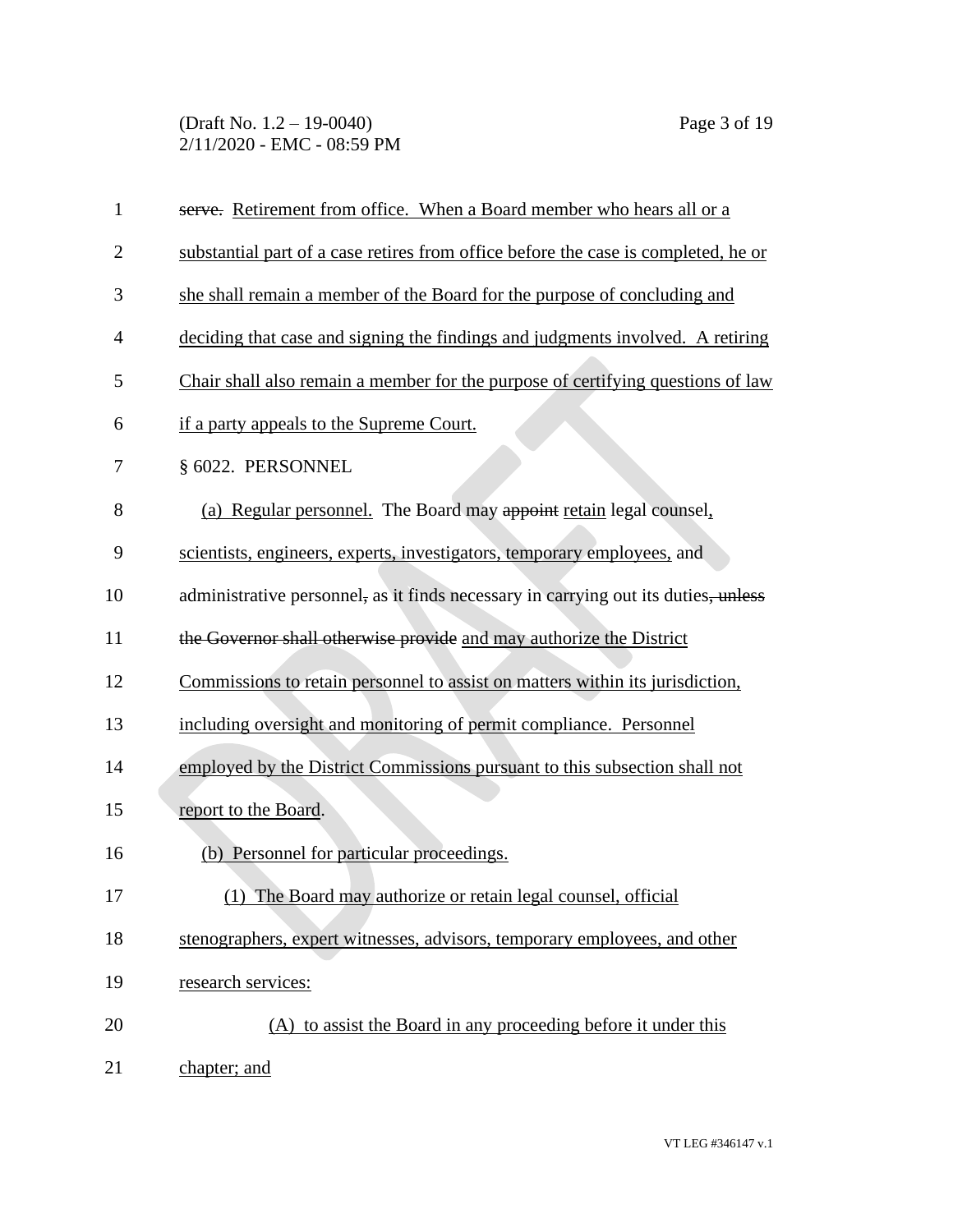# (Draft No. 1.2 – 19-0040) Page 4 of 19 2/11/2020 - EMC - 08:59 PM

| 1              | (B) to monitor compliance with any formal opinion of the Board               |
|----------------|------------------------------------------------------------------------------|
| 2              | or a District Commission.                                                    |
| 3              | (2) The personnel authorized by this section shall be in addition to the     |
| $\overline{4}$ | regular personnel of the Board. The Board shall fix the amount of            |
| 5              | compensation and expenses to be paid to such additional personnel.           |
| 6              | * * *                                                                        |
| 7              | § 6026. DISTRICT COMMISSIONERS                                               |
| 8              | (a) For the purposes of the administration of this chapter, the State is     |
| 9              | divided into nine districts.                                                 |
| 10             | * * *                                                                        |
| 11             | (b) A District Environmental Commission is created for each district. Each   |
| 12             | District Commission shall consist of three members from that district        |
| 13             | appointed in the month of February by the Governor so that two appointments  |
| 14             | expire in each odd-numbered year. Two of the members shall be appointed for  |
| 15             | a term of four years, and the Chair (third member) of each District shall be |
| 16             | appointed for a two-year term. In any district, the Governor may appoint not |
| 17             | more than four alternate members from that district whose terms shall not    |
| 18             | exceed two years, who may hear any case when a regular member is             |
| 19             | disqualified or otherwise unable to serve. The Governor shall ensure, to the |
| 20             | extent possible, that appointments are made in a timely manner and that each |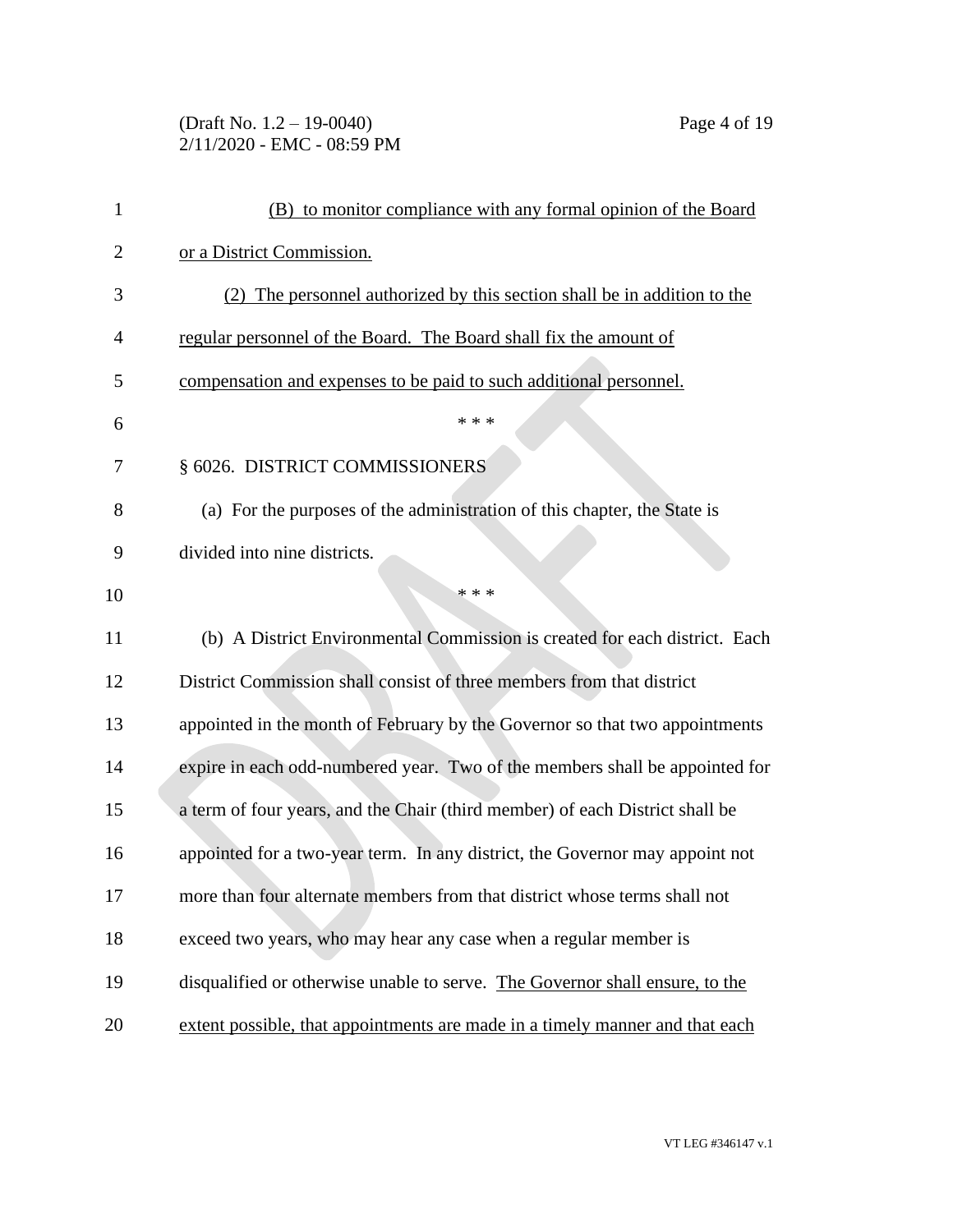(Draft No. 1.2 – 19-0040) Page 5 of 19 2/11/2020 - EMC - 08:59 PM

| $\mathbf{1}$   | District Commission includes the racial, ethnic, gender, and geographic         |
|----------------|---------------------------------------------------------------------------------|
| $\overline{2}$ | diversity of the State.                                                         |
| 3              | (c) Members shall be removable for cause only, except the Chair, who shall      |
| 4              | serve at the pleasure of the Governor.                                          |
| 5              | (d) Any vacancy shall be filled by the Governor for the unexpired period of     |
| 6              | the term.                                                                       |
| 7              | (e) The Chair of the Board may appoint and assign District Commissioners        |
| 8              | to sit on specific cases when some or all of the regular members and alternates |
| 9              | of the Board are disqualified or otherwise unable to serve.                     |
| 10             | § 6027. POWERS                                                                  |
| 11             | (a) The Board and District Commissions shall have supervisory authority in      |
| 12             | environmental matters respecting projects within their jurisdiction and shall   |
| 13             | apply their independent judgment in determining facts and interpreting law.     |
| 14             | They each shall have the power, with respect to any matter within its           |
| 15             | jurisdiction, to:                                                               |
| 16             | (1) administer oaths, take depositions, subpoena and compel the                 |
| 17             | attendance of witnesses, and require the production of evidence;                |
| 18             | (2) allow parties to enter upon lands of other parties for the purposes of      |
| 19             | inspecting and investigating conditions related to the matter before the Board  |
| 20             | or Commission;                                                                  |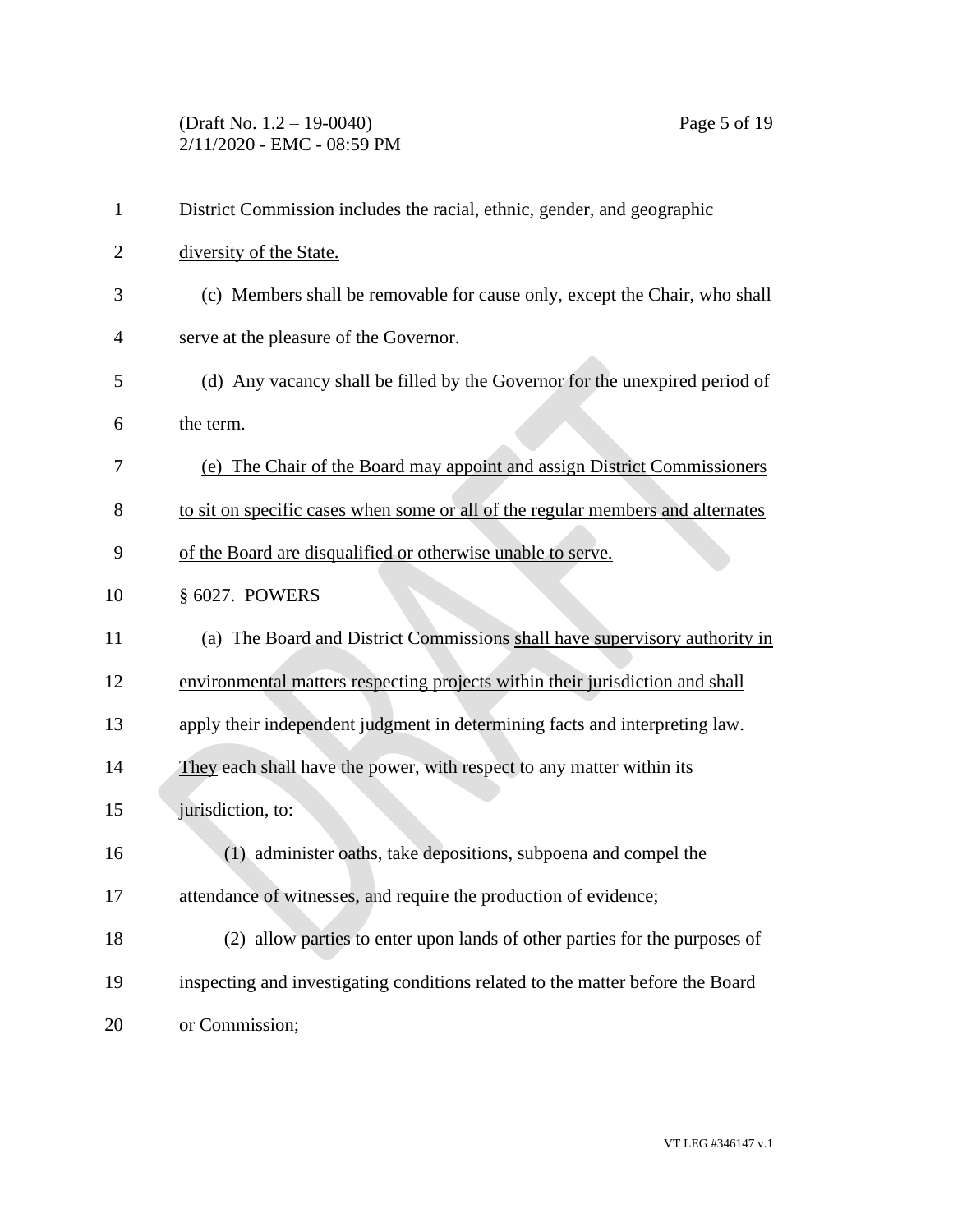### (Draft No. 1.2 – 19-0040) Page 6 of 19 2/11/2020 - EMC - 08:59 PM

| $\mathbf{1}$   | (3) enter upon lands for the purpose of conducting inspections,                   |
|----------------|-----------------------------------------------------------------------------------|
| 2              | investigations, examinations, tests, and site evaluations as it deems necessary   |
| 3              | to verify information presented in any matter within its jurisdiction; and        |
| $\overline{4}$ | (4) apply for and receive grants from the federal government and from             |
| 5              | other sources.                                                                    |
| 6              | (b) The powers granted under this chapter are additional to any other             |
| 7              | powers which that may be granted by other legislation.                            |
| 8              | (c) The Natural Resources Board may designate or establish such regional          |
| 9              | offices as it deems necessary to implement the provisions of this chapter and     |
| 10             | the rules adopted hereunder. The Natural Resources Board may designate or         |
| 11             | require a regional planning commission to receive applications, provide           |
| 12             | administrative assistance, perform investigations, and make recommendations.      |
| 13             | (d) At the request of a District Commission, if the Board Chair determines        |
| 14             | that the workload in the requesting district is likely to result in unreasonable  |
| 15             | delays or that the requesting District Commission is disqualified to hear a case, |
| 16             | the Chair may authorize the District Commission of another district to sit in the |
| 17             | requesting district to consider one or more applications.                         |
| 18             | (e) The Natural Resources Board may by rule allow joint hearings to be            |
| 19             | conducted with specified State agencies or specified municipalities.              |
| 20             | (f) The Board may publish or contract to publish annotations and indices of       |
| 21             | the decisions of the Environmental Division, and the text of those decisions.     |
|                |                                                                                   |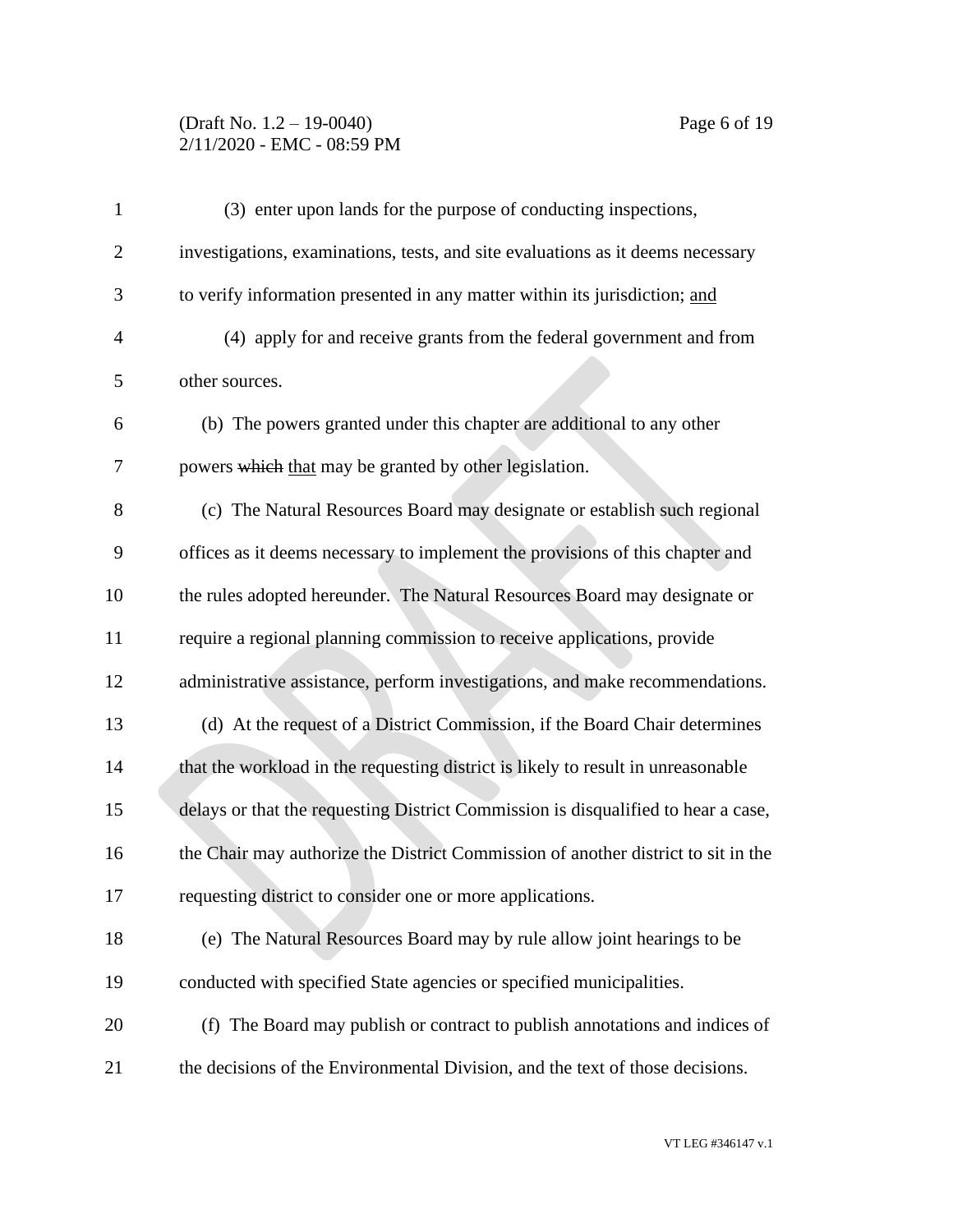# (Draft No. 1.2 – 19-0040) Page 7 of 19 2/11/2020 - EMC - 08:59 PM

| $\mathbf{1}$   | The published product shall be available at a reasonable rate to the general      |
|----------------|-----------------------------------------------------------------------------------|
| $\overline{2}$ | public and at a reduced rate to libraries and governmental bodies within the      |
| 3              | State.                                                                            |
| $\overline{4}$ | (g) The Natural Resources Board shall manage the process by which land            |
| 5              | use permits are issued under section 6086 of this title, may initiate enforcement |
| 6              | on related matters, under the provisions of chapters 201 and 211 of this title,   |
| 7              | and may petition the Environmental Division for revocation of land use            |
| 8              | permits issued under this chapter. Grounds for revocation are:                    |
| 9              | (1) noncompliance with this chapter, rules adopted under this chapter, or         |
| 10             | an order that is issued that relates to this chapter;                             |
| 11             | (2) noncompliance with any permit or permit condition;                            |
| 12             | (3) failure to disclose all relevant and material facts in the application or     |
| 13             | during the permitting process;                                                    |
| 14             | (4) misrepresentation of any relevant and material fact at any time;              |
| 15             | (5) failure to pay a penalty or other sums owed pursuant to, or other             |
| 16             | failure to comply with, court order, stipulation agreement, schedule of           |
| 17             | compliance, or other order issued under Vermont statutes and related to the       |
| 18             | permit; or                                                                        |
| 19             | (6) failure to provide certification of construction costs, as required           |
| 20             | under subsection $6083a(a)$ of this title, or failure to pay supplemental fees as |
| 21             | required under that section.                                                      |
|                |                                                                                   |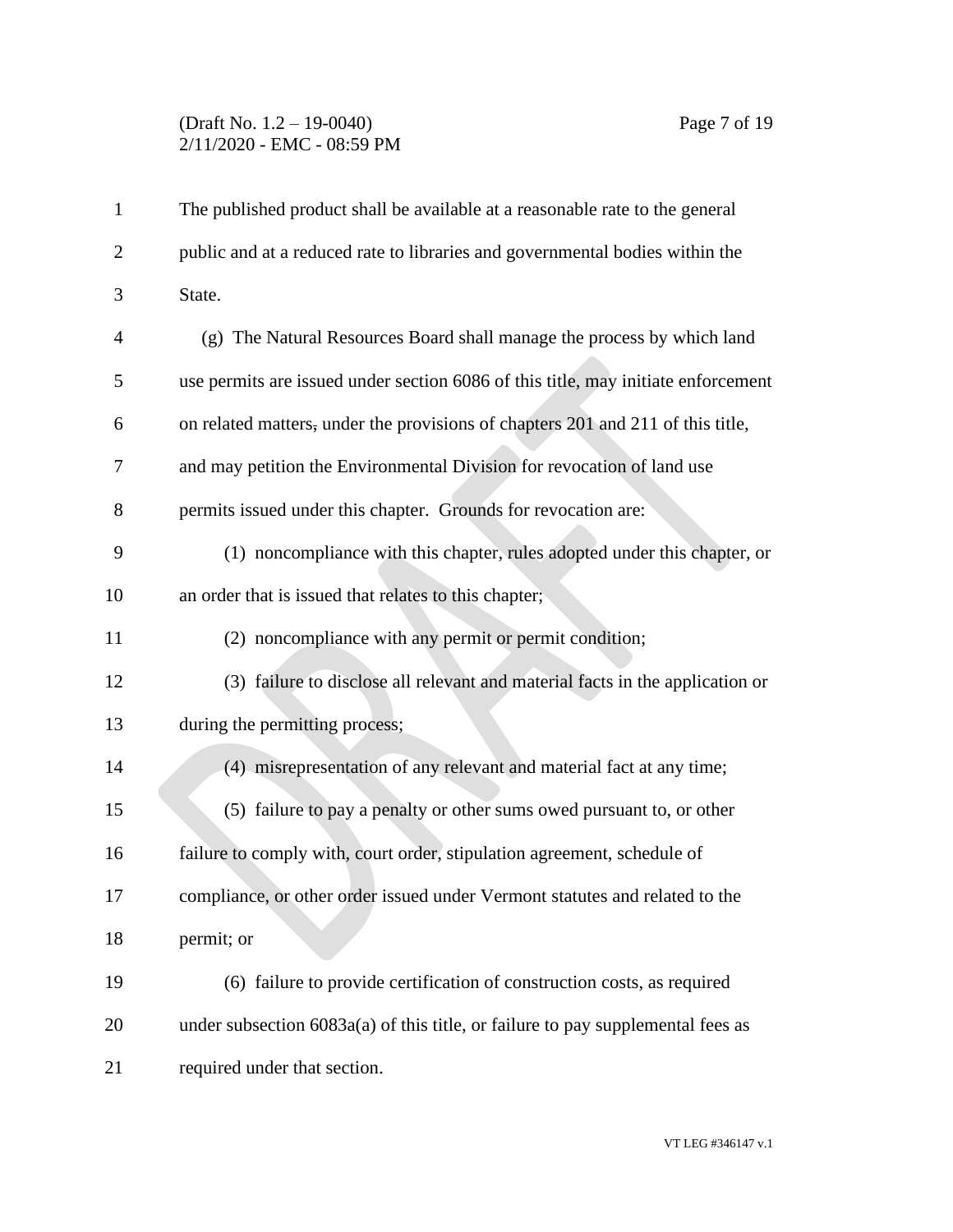## (Draft No. 1.2 – 19-0040) Page 8 of 19 2/11/2020 - EMC - 08:59 PM

| 1  | (h) The Natural Resources Board may hear appeals of fee refund requests          |
|----|----------------------------------------------------------------------------------|
| 2  | under section 6083a of this title.                                               |
| 3  | (i) The Chair, subject to the direction of the Board, shall have general         |
| 4  | charge of the offices and employees of the Board and the offices and             |
| 5  | employees of the District Commissions.                                           |
| 6  | (j) The Natural Resources Board may participate as a party in all matters        |
| 7  | before the Environmental Division that relate to land use permits issued under   |
| 8  | this chapter. [Repealed.]                                                        |
| 9  | * * *                                                                            |
| 10 | $(n)(1)$ The Board may delegate to district coordinators authority:              |
| 11 | (A) to determine whether an application is for a major or minor                  |
| 12 | permit;                                                                          |
| 13 | to issue minor permits, minor permit amendments, and<br>(B)                      |
| 14 | administrative amendments; and                                                   |
| 15 | The Board may delegate to District Commissions or district                       |
| 16 | coordinators any additional authority necessary for the effective administration |
| 17 | of this chapter.                                                                 |
| 18 | § 6084. NOTICE OF APPLICATION; PREAPPPLICATION PROCESS;                          |
| 19 | HEARINGS; COMMENCEMENT OF REVIEW                                                 |
| 20 | (a) The plans for the construction of any development or subdivision             |
| 21 | subject to the permitting requirements of this chapter must be submitted by the  |
|    |                                                                                  |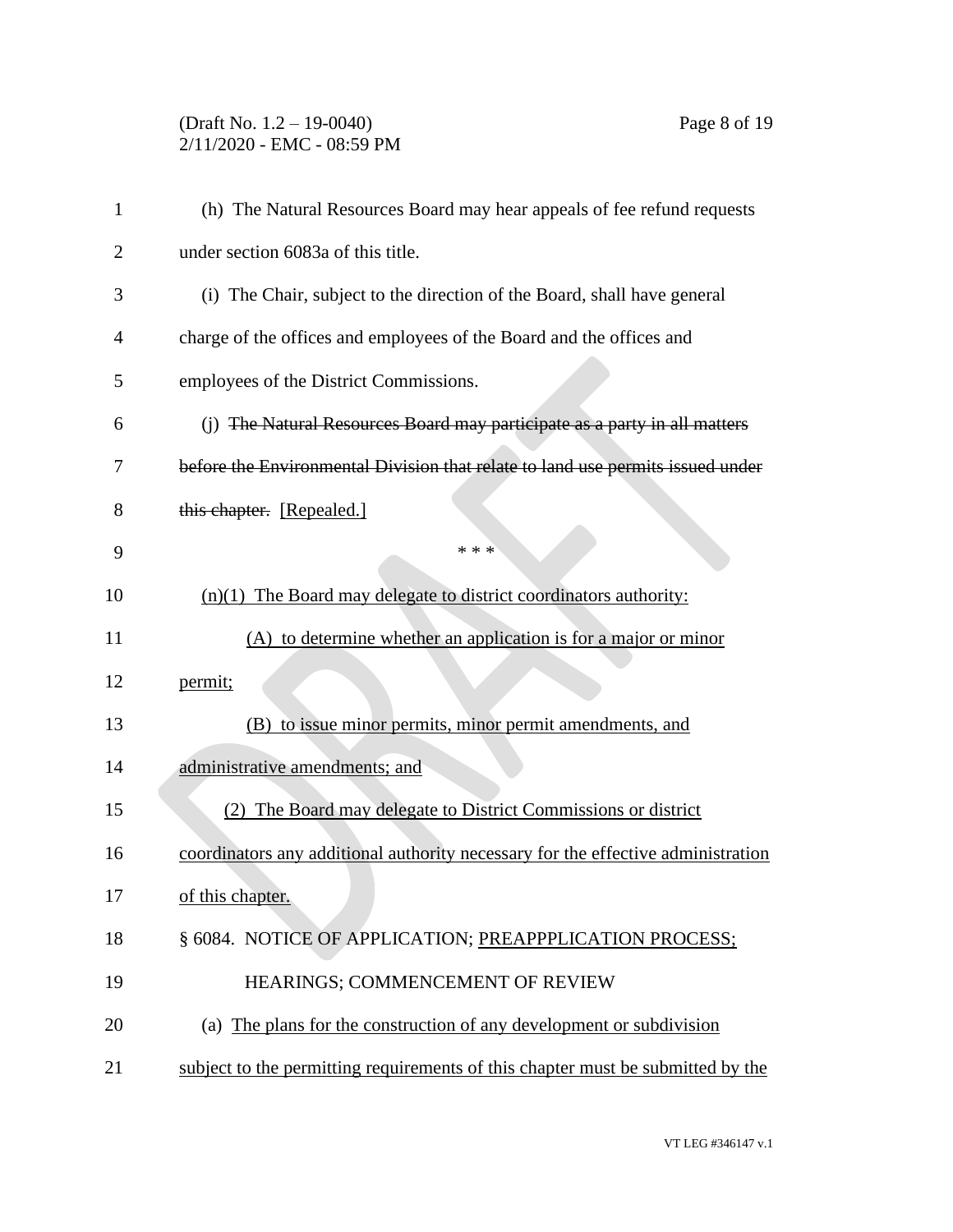(Draft No. 1.2 – 19-0040) Page 9 of 19 2/11/2020 - EMC - 08:59 PM

| $\mathbf{1}$   | applicant to the District Commission, municipal and regional planning            |
|----------------|----------------------------------------------------------------------------------|
| $\overline{2}$ | commissions, affected State agencies, and adjoining landowners no less than      |
| 3              | 30 days prior to filing an application under this chapter, unless the municipal  |
| $\overline{4}$ | and regional planning commissions and affected state agencies waive such         |
| 5              | requirement.                                                                     |
| 6              | (1) The District Commission may hold a meeting on the proposed plans             |
| 7              | and the municipal or regional planning commission may take one or more of        |
| 8              | the following actions:                                                           |
| 9              | (A) Make recommendations to the applicant within 30 days.                        |
| 10             | (B) Once the application is filed with the District Commission, make             |
| 11             | recommendations to the District Commission by the deadline established in the    |
| 12             | applicable provision of this section, Board rule, or scheduling order issued by  |
| 13             | the District Commission.                                                         |
| 14             | (2) The application shall address the substantive written comments and           |
| 15             | recommendations made by the planning commissions related to the criteria of      |
| 16             | subsection $6086(a)$ of this title received by the applicant and the substantive |
| 17             | oral comments related to those criteria made at a public hearing under           |
| 18             | subdivision (1) of this subsection.                                              |
| 19             | (3) This subsection shall not apply to a project that have been designated       |
| 20             | as using simplified procedures pursuant to $6025(b)(1)$ or an administrative     |
| 21             | amendment.                                                                       |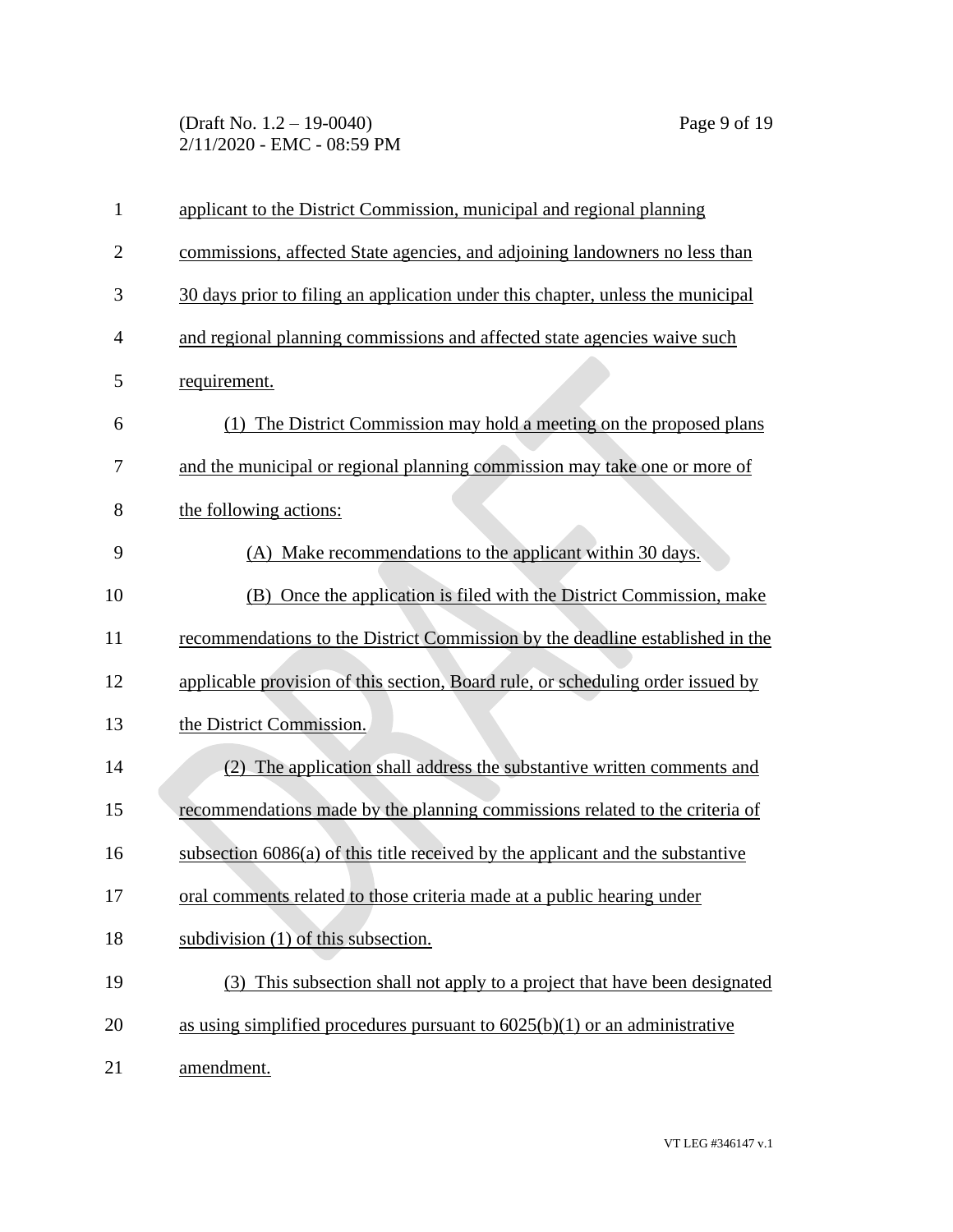(Draft No. 1.2 – 19-0040) Page 10 of 19 2/11/2020 - EMC - 08:59 PM

| $\mathbf{1}$   | (b) On or before the date of Upon the filing of an application with the               |
|----------------|---------------------------------------------------------------------------------------|
| $\overline{2}$ | District Commission, the applicant District Commission shall send, by                 |
| 3              | electronic means, notice and a copy of the initial application to the owner of        |
| $\overline{4}$ | the land if the applicant is not the owner; the municipality in which the land is     |
| 5              | located; the municipal and regional planning commissions for the municipality         |
| 6              | in which the land is located; the Vermont Agency of Natural Resources; and            |
| 7              | any adjacent Vermont municipality and municipal and regional planning                 |
| 8              | commission if the land is located on a municipal or regional boundary. The            |
| 9              | applicant shall furnish to the District Commission the names of those furnished       |
| 10             | notice by affidavit, and shall post, send by electronic means a copy of the           |
| 11             | notice in to the town clerk's office of the town or towns in which the project        |
| 12             | lies. The town clerk shall post the notice in the town office. The applicant          |
| 13             | shall also provide a list of adjoining landowners to the District Commission.         |
| 14             | Upon request and for good cause, the District Commission may authorize the            |
| 15             | applicant to provide a partial list of adjoining landowners in accordance with        |
| 16             | Board rules.                                                                          |
| 17             | $\overline{(b)(c)}$ Upon an application being ruled complete, the District Commission |
| 18             | shall determine whether to process the application as a major application with        |
| 19             | a required public hearing or process the application as a minor application with      |
| 20             | the potential for a public hearing in accordance with Board rules.                    |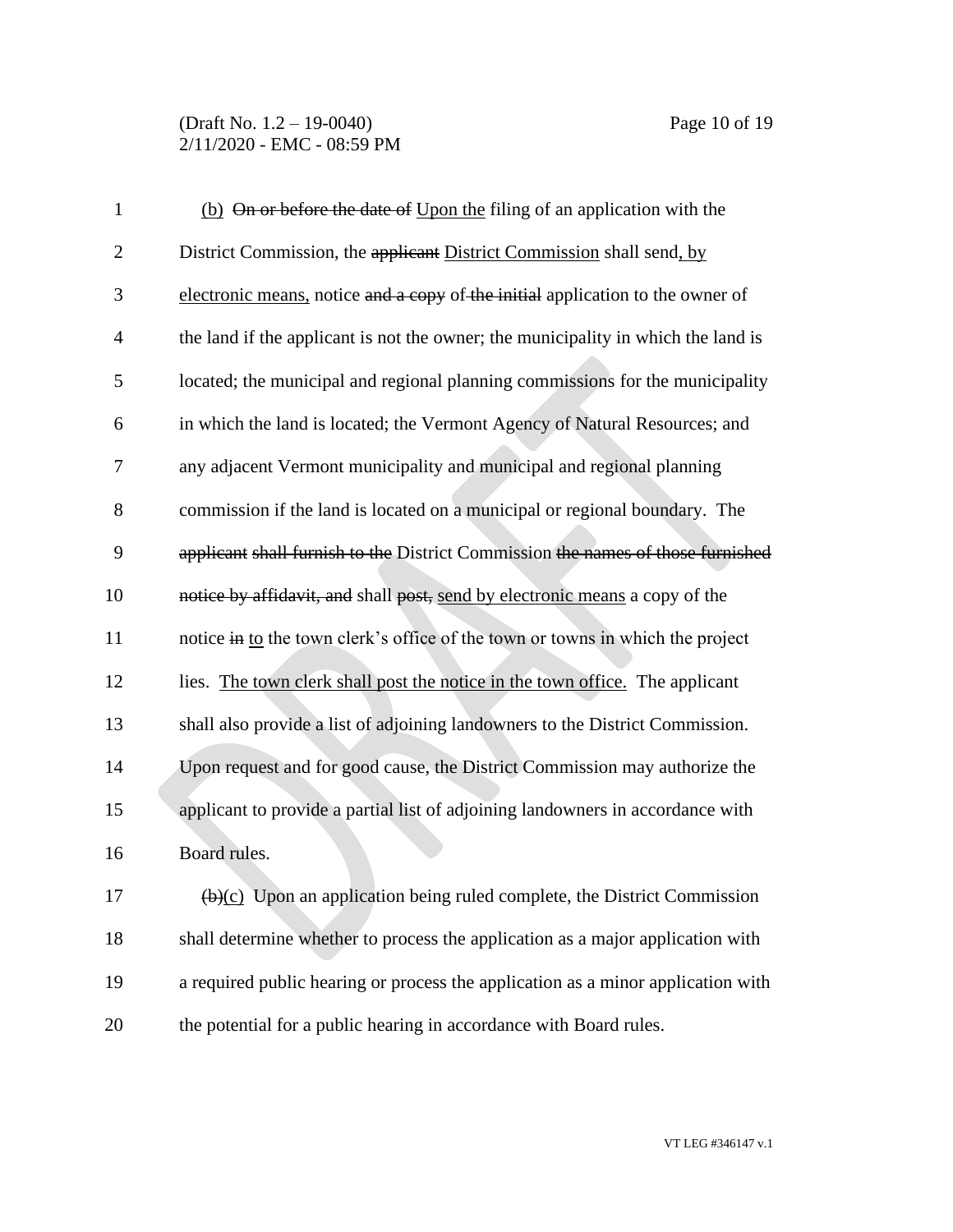### (Draft No. 1.2 – 19-0040) Page 11 of 19 2/11/2020 - EMC - 08:59 PM

| $\mathbf{1}$   | (1) For major applications, the District Commission Board shall provide               |
|----------------|---------------------------------------------------------------------------------------|
| $\overline{2}$ | notice not less than 10 days prior to any scheduled hearing or prehearing             |
| 3              | conference to: the applicant; the owner of the land if the applicant is not the       |
| $\overline{4}$ | owner; the municipality in which the land is located; the municipal and               |
| 5              | regional planning commissions for the municipality in which the land is               |
| 6              | located; any adjacent Vermont municipality and municipal and regional                 |
| 7              | planning commission if the land is located on a municipal or regional                 |
| 8              | boundary; adjoining landowners as deemed appropriate by the District                  |
| 9              | Commission Board pursuant to the rules of the Board, and any other person the         |
| 10             | District Commission Board deems appropriate.                                          |
| 11             | * * *                                                                                 |
| 12             | $\left(\frac{e}{d}\right)$ Anyone required to receive notice of commencement of minor |
| 13             | application review pursuant to subsection $(\theta)(c)$ of this section may request a |
| 14             | hearing that an application be treated as a major by filing a request within the      |
| 15             | public comment period specified in the notice pursuant to Board rules. The            |
| 16             | District Commission Board, on its own motion, may order a hearing that an             |
| 17             | application be treated as a major within 20 days of notice of commencement of         |
| 18             | minor application review.                                                             |
| 19             | $\frac{d}{e}$ Any hearing or prehearing conference for a major application shall      |
| 20             | be held within 40 days of receipt of a complete application; or within 20 days        |
| 21             | of the end of the public comment period specified in the notice of minor              |

VT LEG #346147 v.1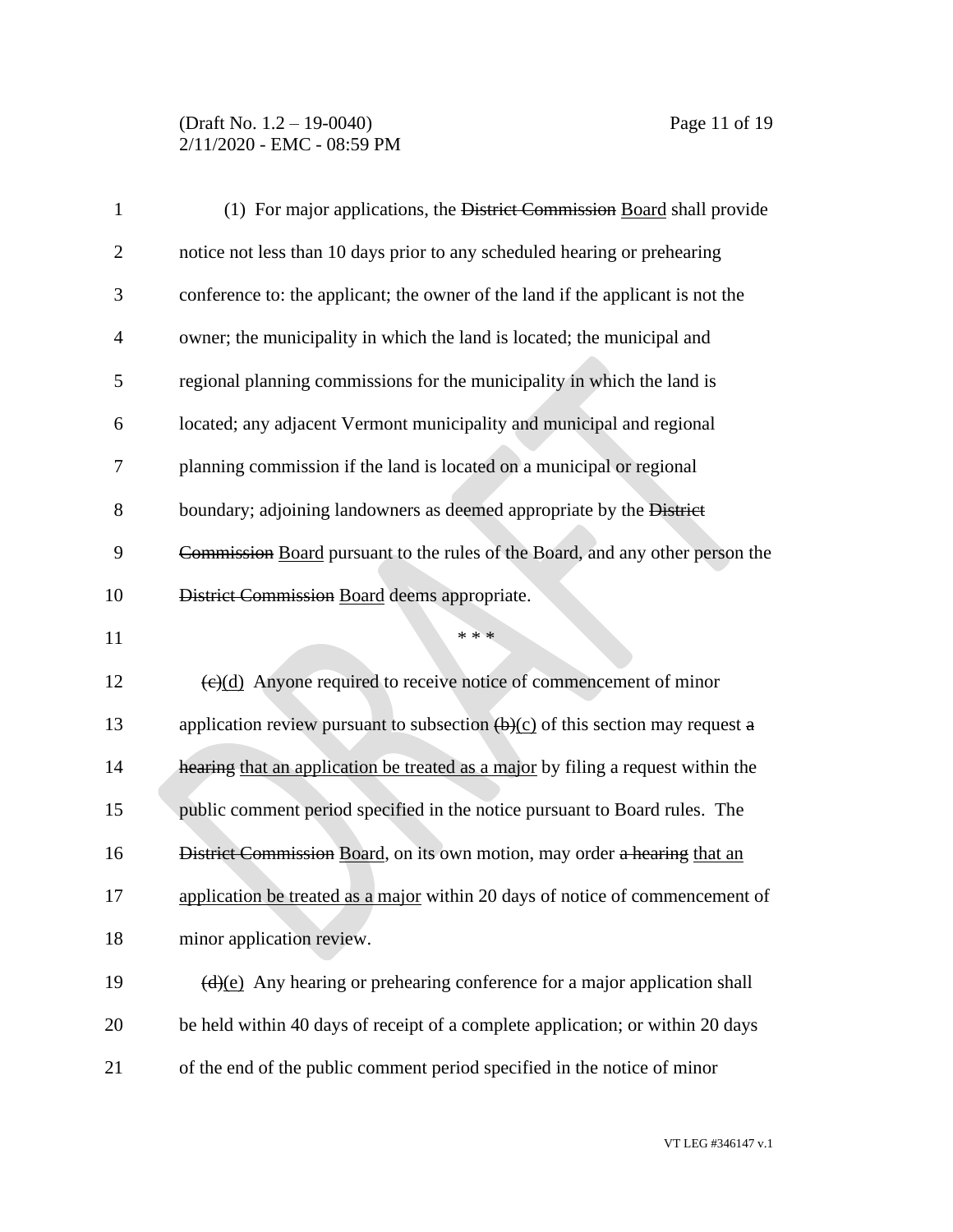| $\mathbf{1}$   | application review if the District Commission determines that it is appropriate                               |
|----------------|---------------------------------------------------------------------------------------------------------------|
| $\overline{2}$ | to hold a hearing for a minor application treat the application as a major                                    |
| 3              | application. Any hearing required shall be held in the municipality where the                                 |
| 4              | project is located unless the parties agree to an alternate location. When                                    |
| 5              | conducting hearings and prehearing conferences, the Board shall exercise                                      |
| 6              | reasonable flexibility with its rules of procedure and of evidence to maximize                                |
| 7              | pro se participation while ensuring the fairness of the proceeding.                                           |
| 8              | $\left(\frac{e}{f}\right)$ Any notice for a major or minor application, as required by this                   |
| 9              | section, shall also be published by the District Commission in a local                                        |
| 10             | newspaper generally circulating in the area where the development or                                          |
| 11             | subdivision is located and on the Board's website not more than ten days after                                |
| 12             | receipt of a complete application.                                                                            |
| 13             | * * *                                                                                                         |
| 14             | $(f)(g)$ This subsection concerns an application for a new permit amendment                                   |
| 15             | to change the conditions of an existing permit or existing permit amendment in                                |
| 16             | order to authorize the construction of a priority housing project described in                                |
| 17             | subdivision $6081(p)(2)$ of this title.                                                                       |
| 18             | * * *                                                                                                         |
| 19             | $\frac{f(x)(h)}{h}$ When an application concerns the construction of improvements for                         |
| 20             | one of the following, the application shall be processed as a minor application                               |
| 21             | in accordance with subsections $\left(\frac{b}{c}\right)$ through $\left(\frac{e}{f}\right)$ of this section: |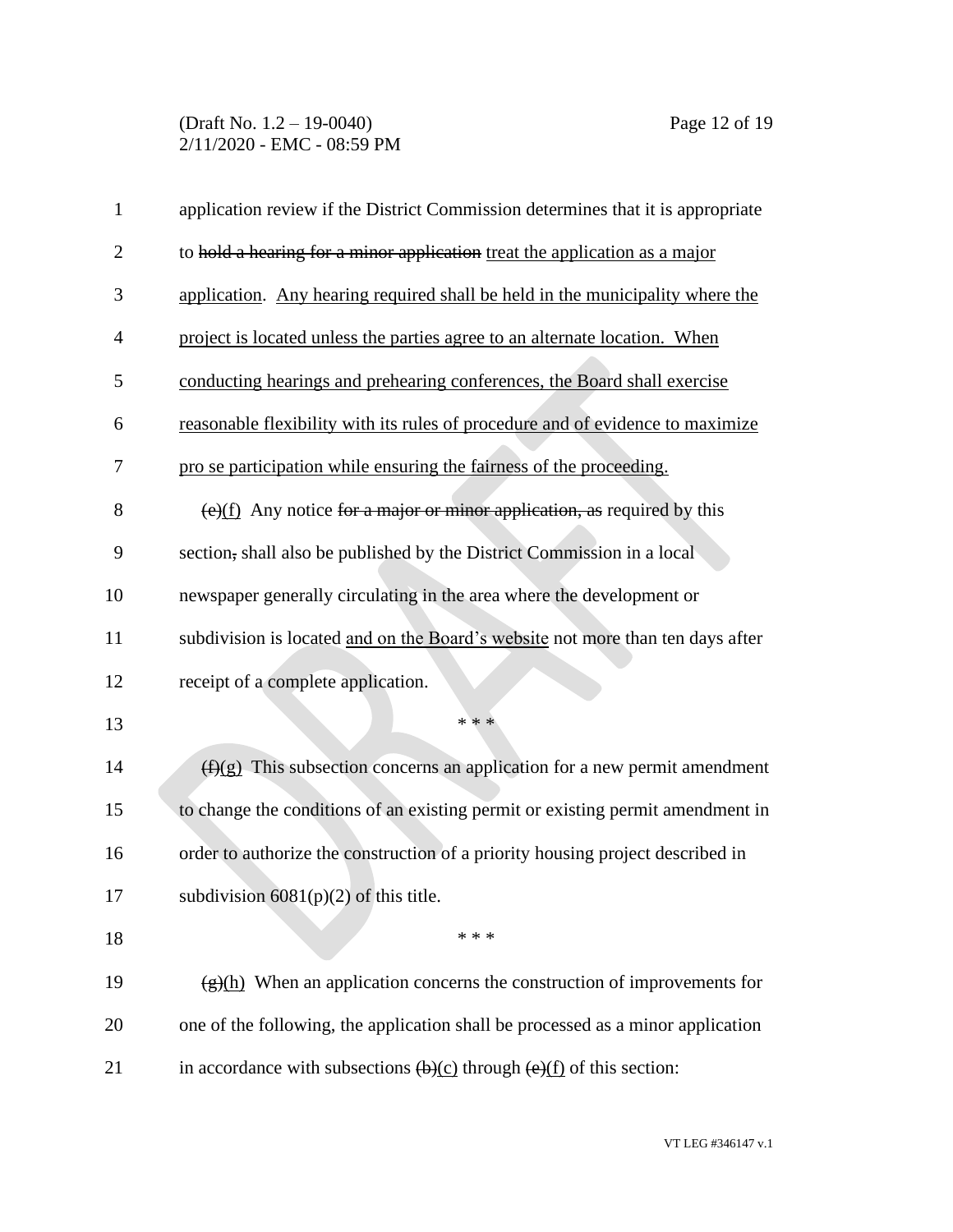(Draft No. 1.2 – 19-0040) Page 13 of 19 2/11/2020 - EMC - 08:59 PM

| $\mathbf{1}$   | § 6084a. PERMIT HEARINGS                                                            |
|----------------|-------------------------------------------------------------------------------------|
| $\overline{2}$ | (a) When an application is deemed to be for a major permit, the Board shall         |
| 3              | convene a hearing in the municipality where the project is located.                 |
| 4              | (b) The Board and two members of the District Commission from the                   |
| 5              | District where the project is located shall hear the parties to the application and |
| 6              | decide the findings of fact and questions of law. The Board and the two             |
| 7              | District Commissioners shall issue a decision on the permit.                        |
| 8              | (c) Upon appeal to the Supreme Court, its findings of fact shall be accepted        |
| 9              | unless clearly erroneous.                                                           |
| 10             | $(d)(1)$ The Board shall allow all members of the public to attend each of its      |
| 11             | hearings unless the hearing is for the sole purpose of considering information      |
| 12             | to be treated as confidential pursuant to a protective order duly adopted by the    |
| 13             | Board.                                                                              |
| 14             | (2) The Board shall make all reasonable efforts to ensure that the                  |
| 15             | location of each hearing is sufficient to accommodate all members of the            |
| 16             | public seeking to attend.                                                           |
| 17             | (3) The Board shall ensure that the public may safely attend the hearing,           |
| 18             | including obtaining such resources as may be necessary to fulfill this              |
| 19             | obligation.                                                                         |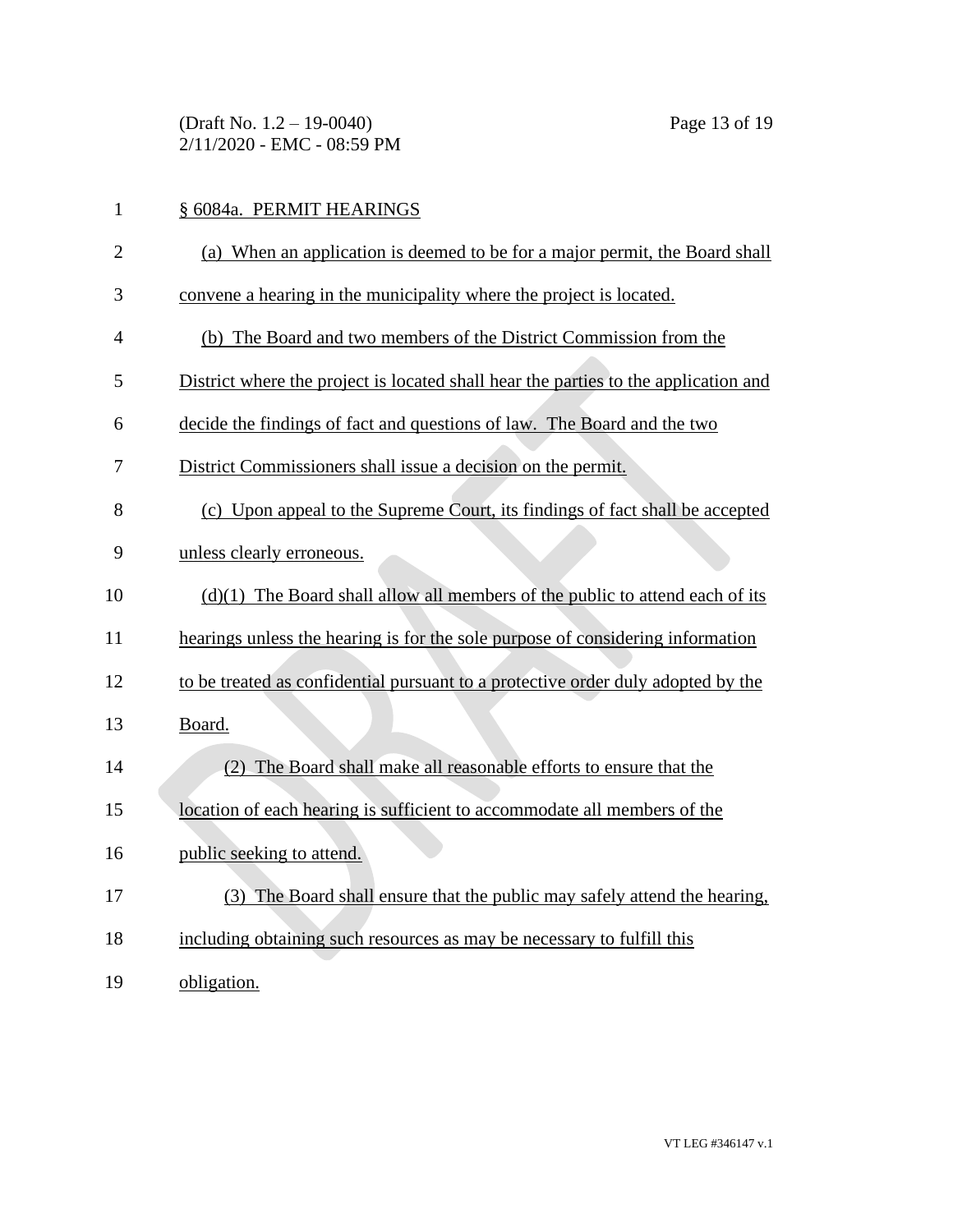(Draft No. 1.2 – 19-0040) Page 14 of 19 2/11/2020 - EMC - 08:59 PM

| $\mathbf{1}$   | (e) Hearing officers. One Board member or any officer or employee of the           |
|----------------|------------------------------------------------------------------------------------|
| $\overline{2}$ | Board duly appointed by the Chair of the Board may inquire into and examine        |
| 3              | any matter within the jurisdiction of the Board.                                   |
| $\overline{4}$ | (1) A hearing officer may hold a hearing on any matter within the                  |
| 5              | jurisdiction of the Board.                                                         |
| 6              | (2) Hearings conducted by a hearing officer shall be in accordance with            |
| 7              | 3 V.S.A. §§ 809–814. A hearing officer may administer oaths and exercise the       |
| 8              | powers of the Board necessary to hear and determine a matter for which the         |
| 9              | officer was appointed. A hearing officer shall report his or her findings of fact  |
| 10             | in writing to the Board in the form of a proposal for decision. A copy shall be    |
| 11             | served upon the parties pursuant to $3 \text{ V.S.A.}$ § 811. However, judgment on |
| 12             | those findings shall be rendered only by a majority of the Board and the           |
| 13             | District Commissioners.                                                            |
| 14             | (f) Completion of case. A case shall be deemed completed when the Board            |
| 15             | and District Commissioners enter a final decision even though that decision is     |
| 16             | appealed to the Supreme Court and remanded by that Court.                          |
| 17             | (f) Court of record; jurisdiction. The Board shall have the powers of a            |
| 18             | court of record in the determination and adjudication of all matters within its    |
| 19             | jurisdiction. It may initiate proceedings on any matter within its jurisdiction.   |
| 20             | It may render judgments and enforce the same by any suitable process issuable      |
| 21             | by courts in this State. An order issued by the Board on any matter within its     |

VT LEG #346147 v.1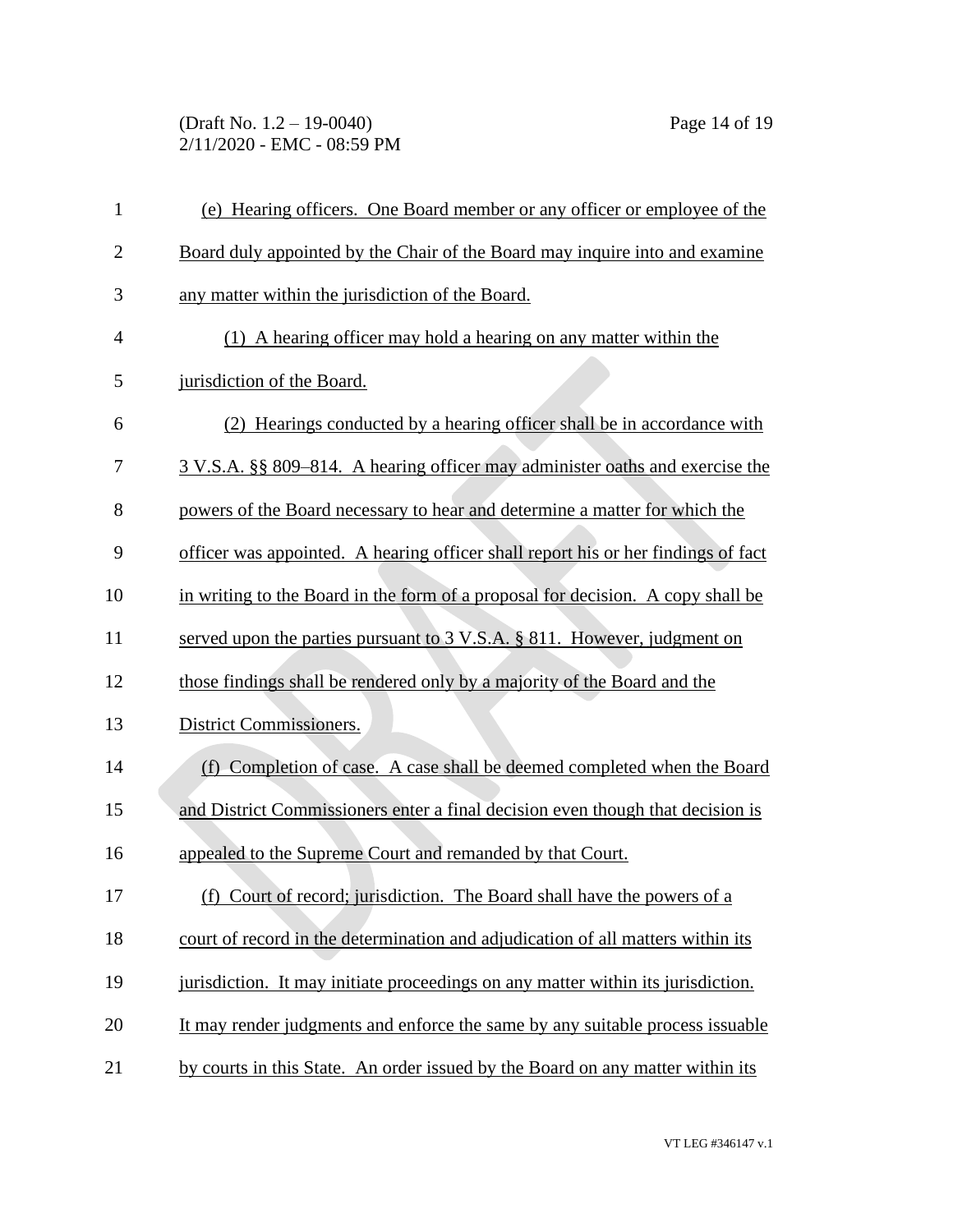# (Draft No. 1.2 – 19-0040) Page 15 of 19 2/11/2020 - EMC - 08:59 PM

| $\mathbf{1}$ | jurisdiction shall have the effect of a judicial order. The Board's jurisdiction   |
|--------------|------------------------------------------------------------------------------------|
| 2            | shall include:                                                                     |
| 3            | (1) the issuance of declaratory rulings on the applicability of this chapter       |
| 4            | and rules or orders issued under this chapter pursuant to 3 V.S.A. § 808; and      |
| 5            | (2) the issuance of decisions on appeals pursuant to section 6089 of this          |
| 6            | title.                                                                             |
| 7            | § 6089. APPEALS                                                                    |
| 8            | (a) Appeals of any act or decision of a District Commission under this             |
| 9            | chapter or a district coordinator under subsection 6007(c) of this title shall be  |
| 10           | made to the Environmental Division Board in accordance with chapter 220 of         |
| 11           | this title. For the purpose of this section, a decision of the Chair of a District |
| 12           | Commission under section 6001e of this title on whether action has been taken      |
| 13           | to circumvent the requirements of this chapter shall be considered an act or       |
| 14           | decision of the District Commission Appeals of certain actions to the Natural      |
| 15           | Resources Board.                                                                   |
| 16           | (1) Applicability. The following acts or decisions are appealable de               |
| 17           | novo to the Board:                                                                 |
| 18           | (A) a jurisdictional opinion issued by a district coordinator;                     |
| 19           | (B) a determination that an application is a minor application or                  |
| 20           | administrative amendment by a District Commission;                                 |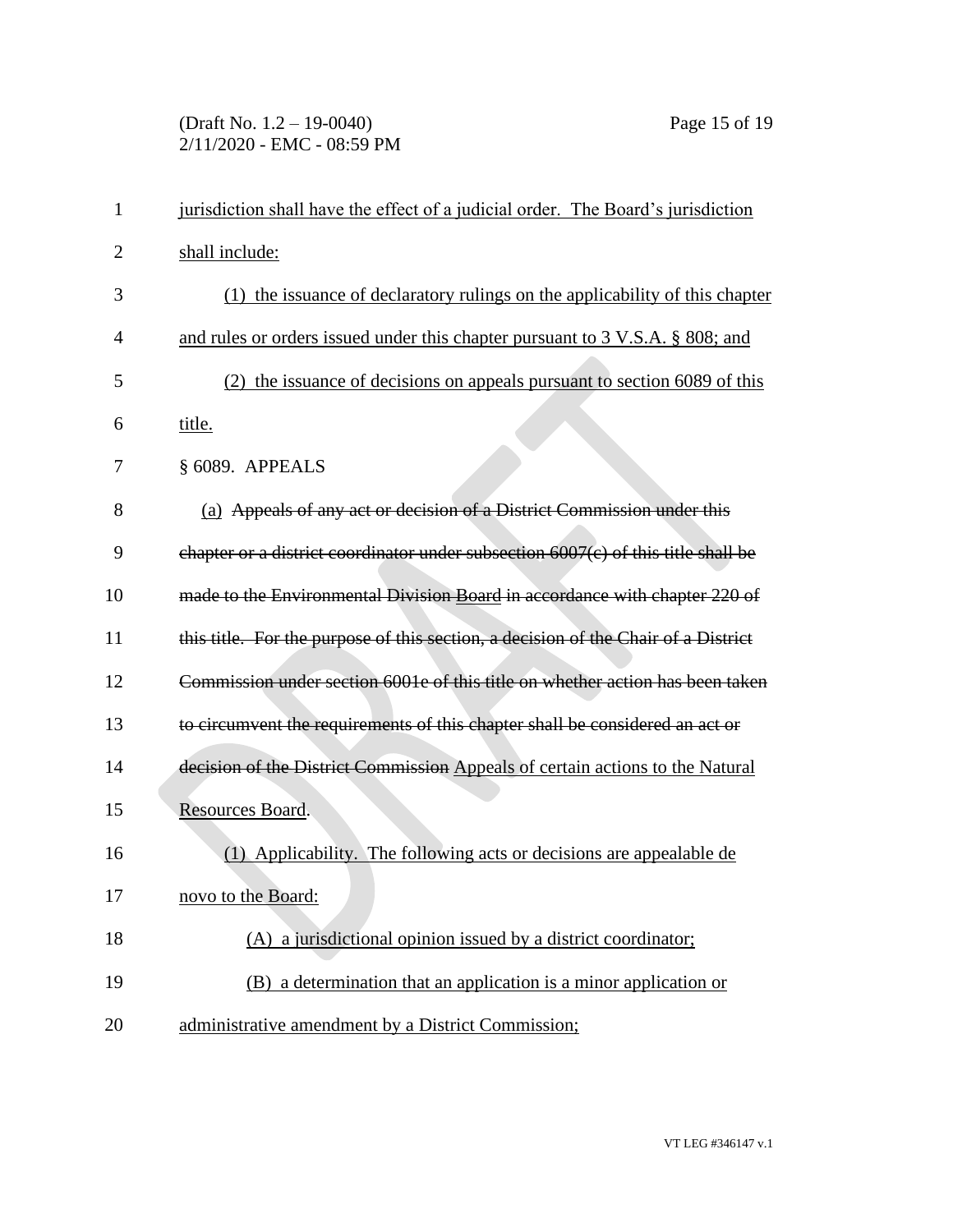# (Draft No. 1.2 – 19-0040) Page 16 of 19 2/11/2020 - EMC - 08:59 PM

| 1              | (C) a determination by a regional planning as to the sufficiency of               |
|----------------|-----------------------------------------------------------------------------------|
| $\overline{2}$ | municipal bylaws pursuant to subdivision $6001(3)(A)(xiii)$ ;                     |
| 3              | (D) a determination by a regional planning commission made                        |
| 4              | pursuant to 24 V.S.A. § 4350; and                                                 |
| 5              | (E) A determination by the Downtown Development Board                             |
| 6              | designating a downtown development district or neighborhood development           |
| 7              | district pursuant to 24 V.S.A. chapter 76A.                                       |
| 8              | (2) Procedure.                                                                    |
| 9              | (A) An appeal under this subsection (a) may be brought by any                     |
| 10             | person aggrieved. As used in this subdivision, "person aggrieved" means a         |
| 11             | person who alleges an injury to a particularized interest protected by the        |
| 12             | provisions of law listed in this chapter, attributable to an act or decision by a |
| 13             | district coordinator, District Commission, Downtown Development Board,            |
| 14             | regional planning commission, or the Board that can be redressed by the           |
| 15             | Board.                                                                            |
| 16             | (B) A notice of appeal must be filed within 30 days of the act or                 |
| 17             | decision.                                                                         |
| 18             | (C) The Board shall conduct all appeals under this section as                     |
| 19             | contested cases pursuant to 3 V.S.A. chapter 25 using the procedural rules        |
| 20             | adopted by the Board.                                                             |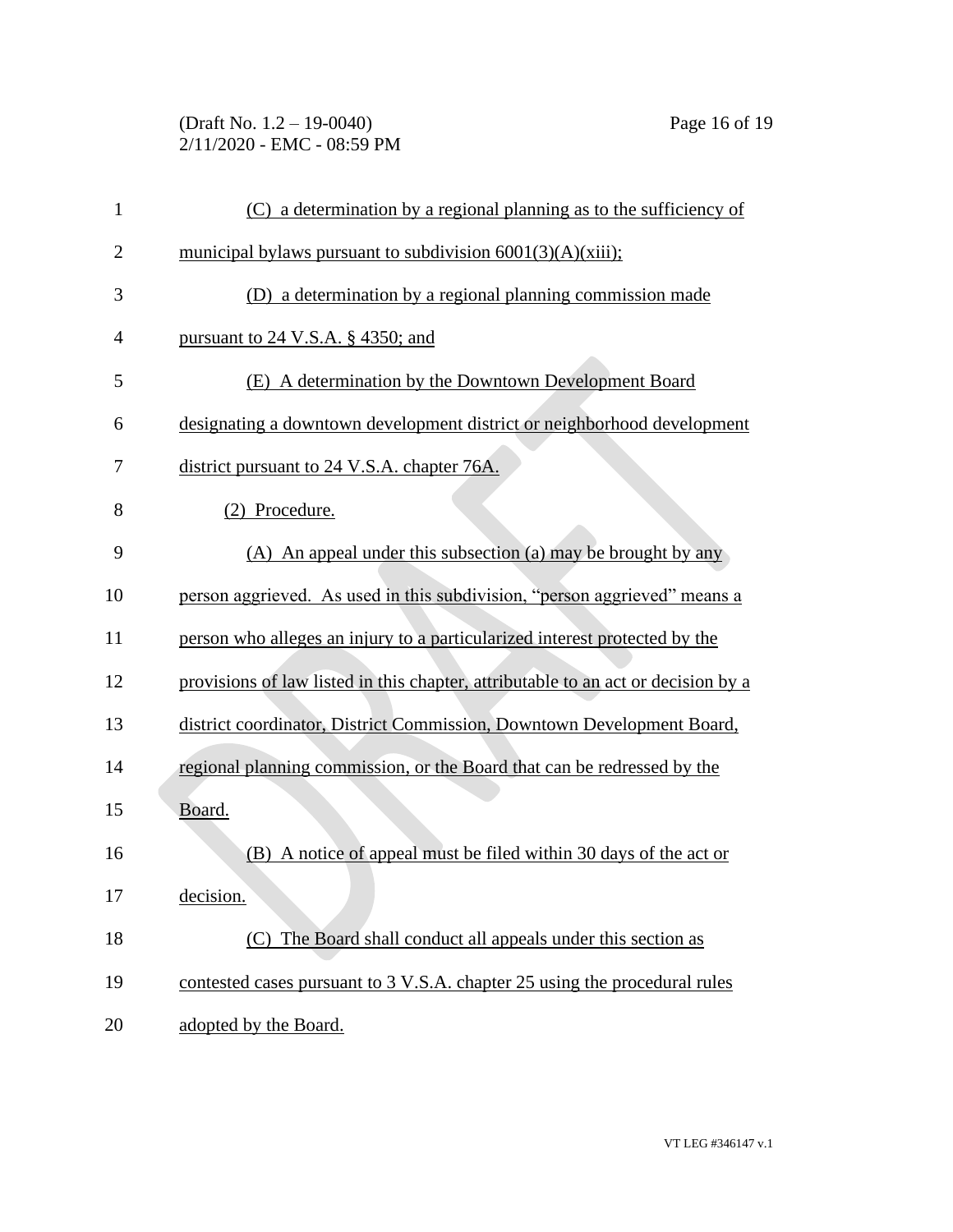(Draft No. 1.2 – 19-0040) Page 17 of 19 2/11/2020 - EMC - 08:59 PM

| $\mathbf{1}$   | (b) Appeals of decisions of the Board. A party aggrieved by the final             |
|----------------|-----------------------------------------------------------------------------------|
| $\overline{2}$ | order, judgment, or decree of the Board may appeal to the Supreme Court.          |
| 3              | However, the Board, in its discretion and before final judgment, may permit an    |
| $\overline{4}$ | appeal to be taken by any party to the Supreme Court for determination of         |
| 5              | questions of law in such manner as the Supreme Court may by rule provide for      |
| 6              | appeals before final judgment from a Superior Court.                              |
| 7              | § 6094. ASSESSMENT OF COSTS                                                       |
| 8              | $(a)(1)$ The Board may authorize itself or the Agency of Agriculture, Food        |
| 9              | and Markets, Agency of Commerce and Community Development, Agency of              |
| 10             | Natural Resources and its Departments, or Agency of Transportation to retain      |
| 11             | legal counsel, official stenographers, expert witnesses, advisors, temporary      |
| 12             | employees, and other research, scientific, or engineering services in addition to |
| 13             | its regular personnel necessary for the review, processing, and adjudication of   |
| 14             | any permit application specific proceeding. With respect to the Agencies:         |
| 15             | (A) additional personal may be retained only after approval of the                |
| 16             | Governor; and                                                                     |
| 17             | (B) after notice to the applicant, including an estimate of the duration          |
| 18             | and costs of the personnel and services.                                          |
| 19             | (2) The Agency retaining the additional personnel shall fix the amount            |
| 20             | of compensation and expenses to be paid to the personnel retained under this      |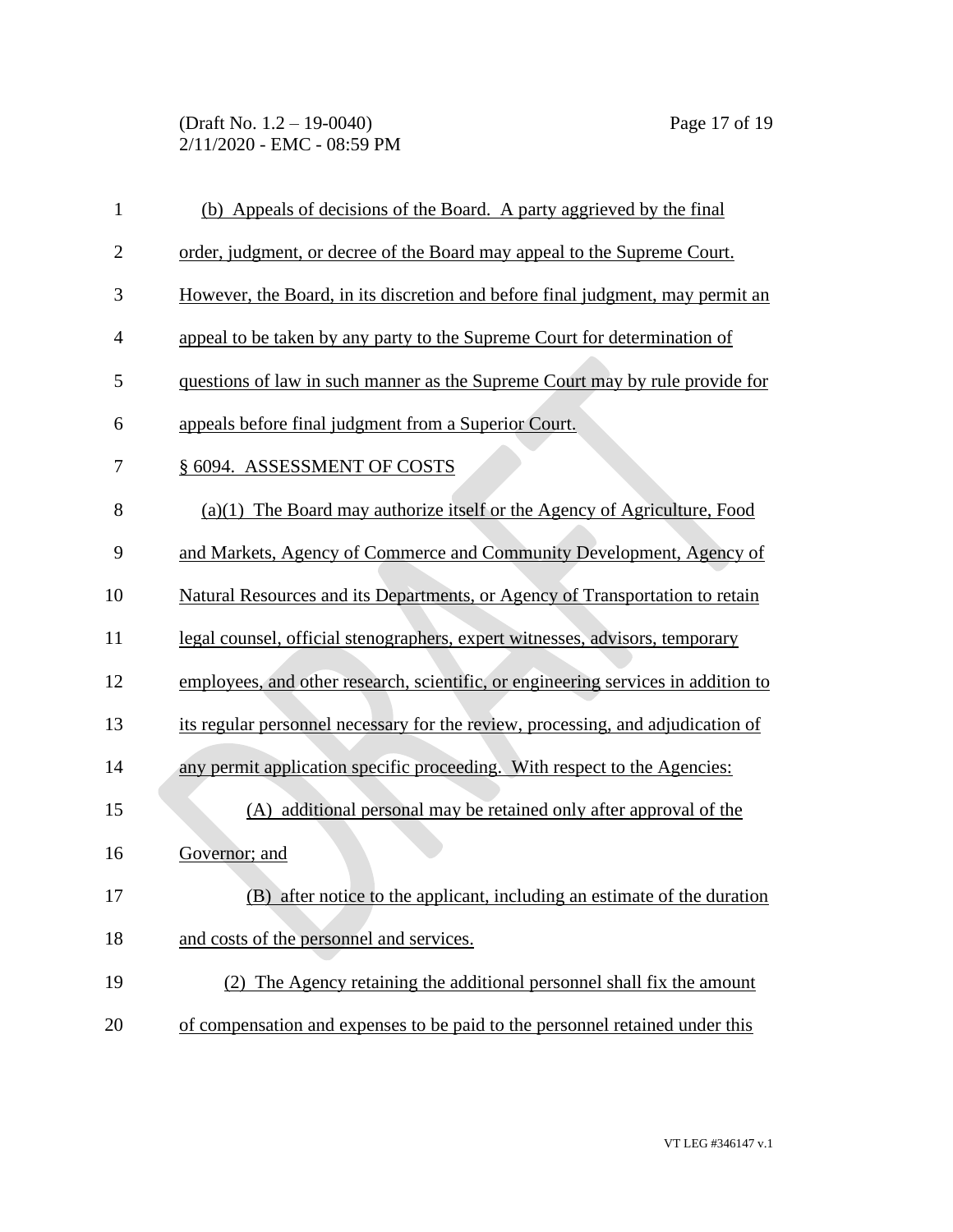(Draft No. 1.2 – 19-0040) Page 18 of 19 2/11/2020 - EMC - 08:59 PM

| $\mathbf{1}$   | subdivision. Costs of additional personnel obtained under this subdivision         |
|----------------|------------------------------------------------------------------------------------|
| $\overline{2}$ | may be allocated to the applicant by the Agency or the Board.                      |
| 3              | (3) Notwithstanding any other provision of law, the Agency of                      |
| $\overline{4}$ | Agriculture, Food and Markets, Agency of Commerce and Community                    |
| 5              | Development, Agency of Natural Resources and its Departments, or Agency of         |
| 6              | Transportation shall have the authority to bill the applicant for the costs of     |
| 7              | participating in any major proceeding before the Board, including the costs of     |
| 8              | employee application review, submissions, comments, and testimony before           |
| 9              | the Board. An Agency may recover those costs from the applicant after notice       |
| 10             | to the applicant, including an estimate of the costs of the personnel or services. |
| 11             | (4) From time to time, the Board or Agency charging an applicant for               |
| 12             | personnel or services under this section shall provide the applicant with          |
| 13             | detailed statements showing the amount of money expended or contracted for         |
| 14             | in the work of such personnel and services. All funds collected from               |
| 15             | applicants under this section shall be paid directly to the Board, Agency, or      |
| 16             | Department.                                                                        |
| 17             | (5) The Board shall, upon petition of an applicant to which costs are              |
| 18             | allocated, review and determine, after opportunity for hearing, the                |
| 19             | reasonableness of such costs. The Board shall consider the size and                |
| 20             | complexity of the project and may revise such cost allocations if determined       |
| 21             | unreasonable.                                                                      |